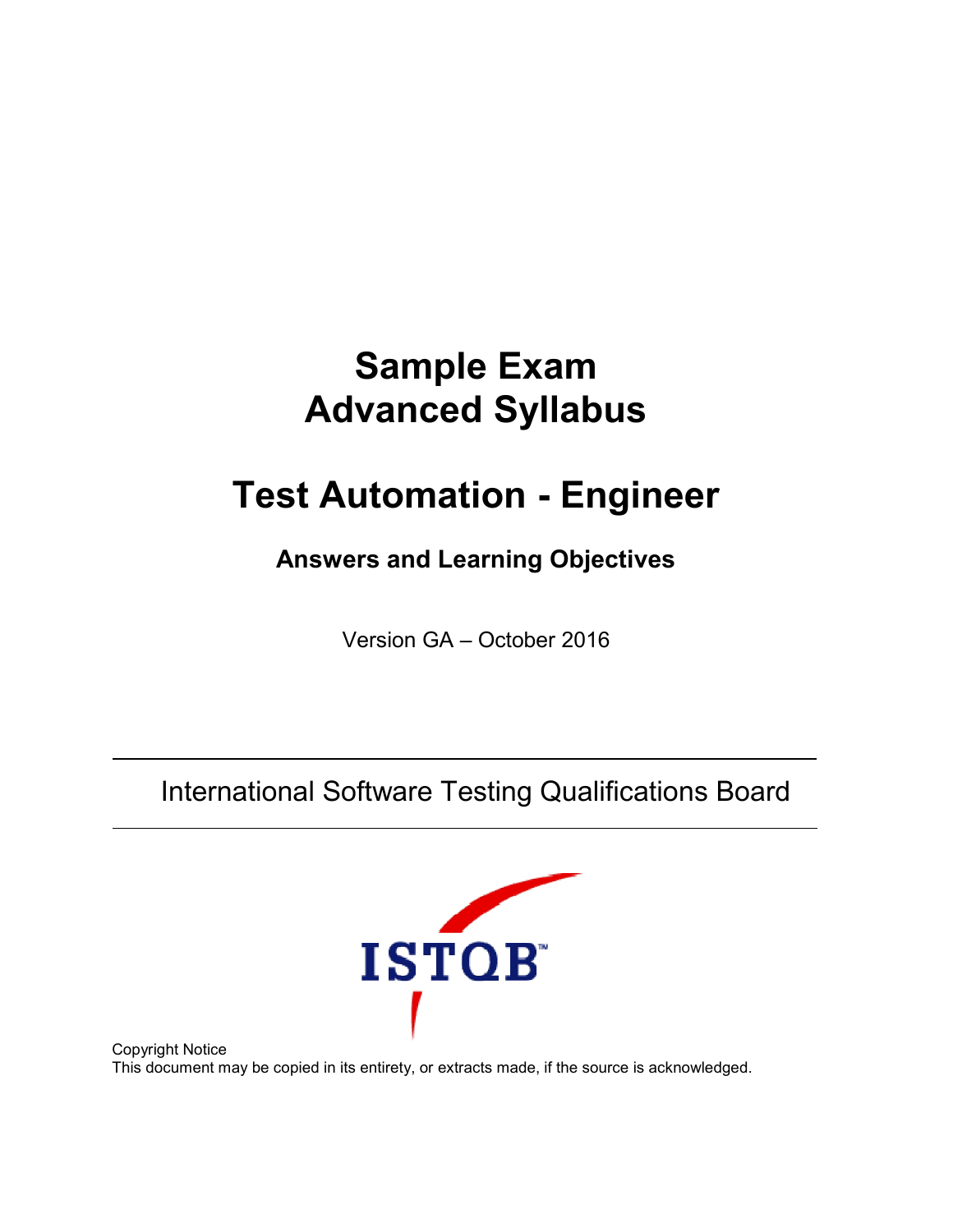## **Revision History**

| <b>Version</b> | Date                 | <b>Remarks</b>                                                                       |
|----------------|----------------------|--------------------------------------------------------------------------------------|
| $0.9 - Beta$   | 15 March 2016        | Beta version of sample exam                                                          |
| $1.0 - GA$     | 8 August 2016        | Updated LO text to match the changes in the syllabus.<br>Questions were not altered. |
| $1.0 - GA$     | 13 September<br>2016 | Updated based on feedback received.                                                  |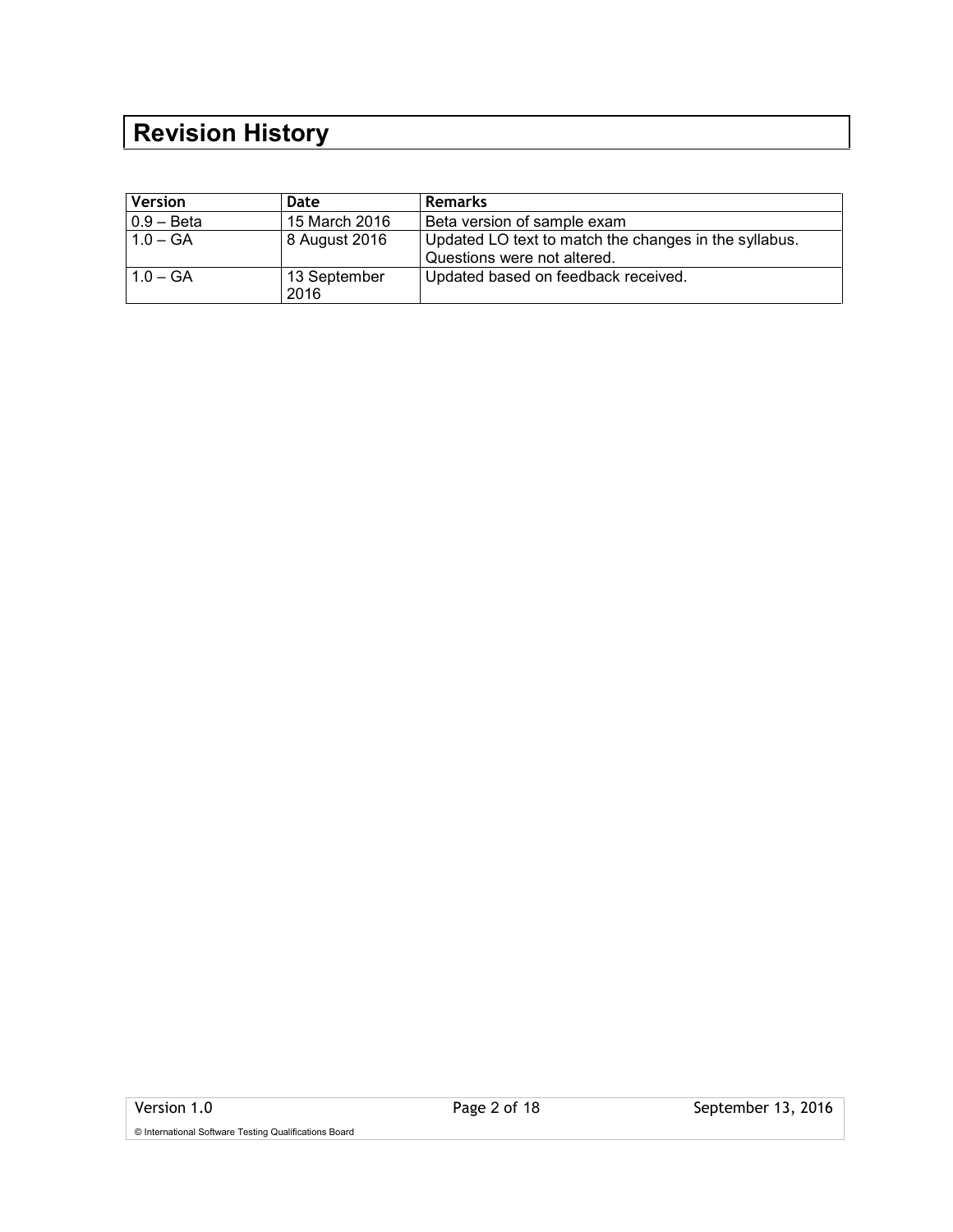### **Note: The LO precedes the question. Some LOs have more than one question associated with them per the exam guidelines**

ALTA-E-1.1.1 (K2) Explain the objectives, advantages, disadvantages and limitations of test automation

#### **Question #1 (1 pt)**

Which of the following is considered to be an advantage of test automation over manual testing?

- a. The time required for test execution is lengthened and the coverage is increased
- b. The time required for test execution is shortened and the coverage is increased
- c. The time required for test execution is lengthened and the coverage is reduced
- d. The time required for test execution is shortened and the coverage is reduced

B is correct. There is an expectation with good test automation that the time required for test execution will be reduced while the overall test coverage is increased.

ALTA-E-1.2.1 (K2) Identify technical success factors of a test automation project

#### **Question #2 (1 pt)**

Which of the following is an important technical success factor for any significant automation project?

- a. The TAA must be designed for learnability
- b. The TAA must support the ability to automate all manual tests
- c. The SUT must be self-documenting
- d. The GUI interaction and data must be coupled with the graphical interface

A is correct. It must be designed for learnability, maintainability, and performance. B is incorrect; not all manual tests can or should be automated. C is incorrect; the code could be self-documenting but the entire SUT would not be. D is incorrect; automation is easier with decoupling.

ALTA-E-2.1.1 (K4) Analyze a system under test to determine the appropriate automation solution

#### **Question #3 (3 pts)**

You are deciding on the functional test automation approach for a highly complex system which is expected to be used in production for many years. You have already conducted a survey with the major tool vendors and you have determined that you will not be able to use any of their tools to create your test automation due to the non-standard interfaces that were required for the software. You and the developers have decided that your best automation approach will be through custom interfaces implemented specifically for testing. What are two concerns you should have with this approach? (Pick 2)

a. If the interfaces are not disabled before release, there could be a security risk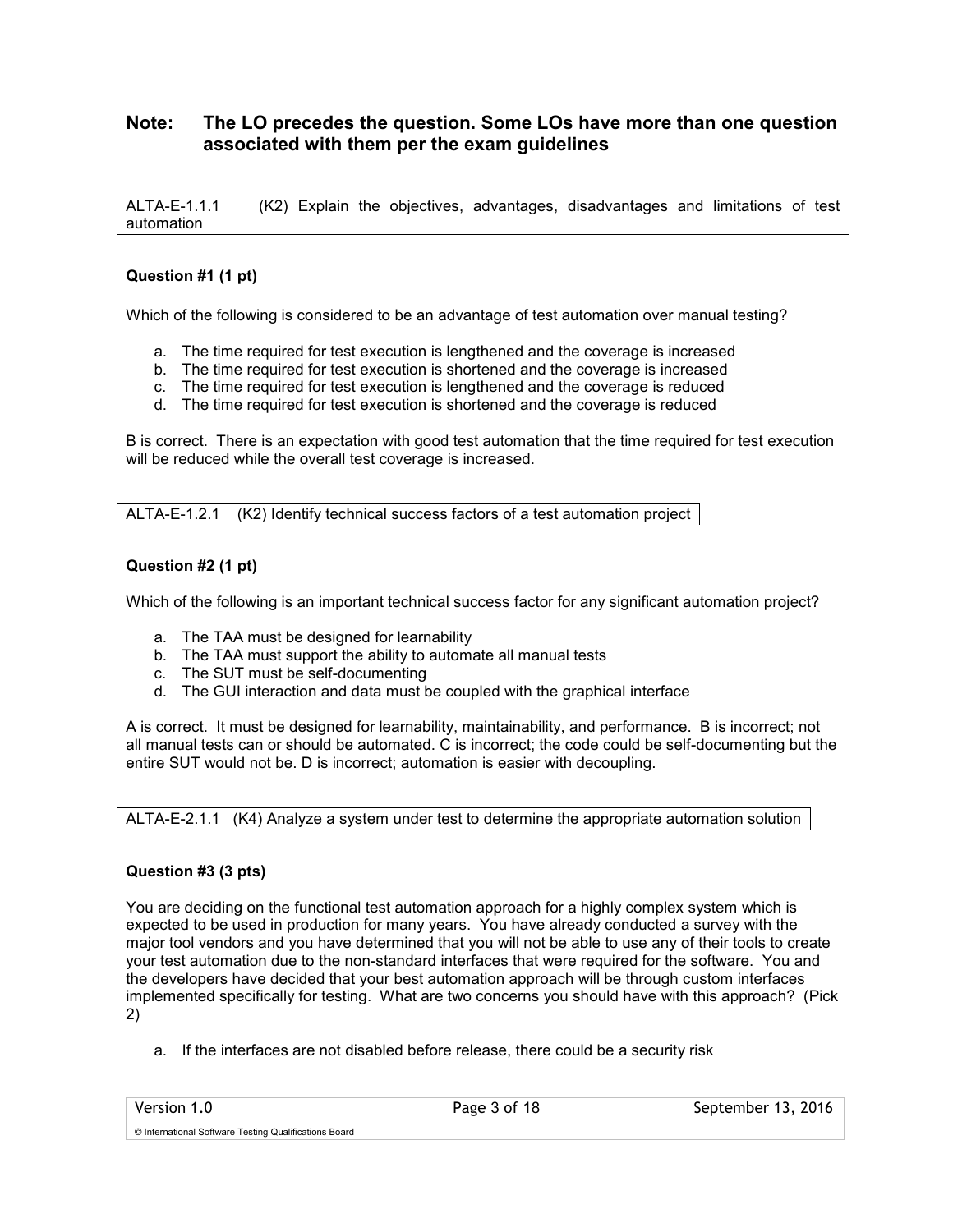- b. The performance of the test interfaces may be much faster than the performance of the real interfaces
- c. The effort spent to develop test automation will not be justified by the expected lifespan of the code in production
- d. Because there is a high level of intrusion, there may be false alarms generated
- e. Because there is a low level of intrusion, the test results will not be representative of the production code

A and D are correct. A is noted in section 3.2.3 of the syllabus where it talks about checking for security risks if you leave test interfaces in place. D is correct because developing custom test interfaces is considered a high level of intrusion and this may generate false alarms due to the different code being exercised. B is not correct because we are testing the code, not the performance. C is not correct because it is stated in the question that this is a long-lived, complex product. E is not correct because the custom interfaces introduce a high level of intrusion.

#### **Question #4 (3 pts)**

You have been automating a legacy application that provides critical functionality to the business. An update to the legacy system has been approved and the developers plan to use third party software to provide the new functionality. The third party software has already been tested but the interface between the existing software and the new software is problematic. Your existing test automation needs to be extended to test the interface between these two products. How should you approach implementing the best automation solution?

- a. Develop test automation for the entire system including the legacy and third party applications
- b. Investigate if automation is possible via the APIs used to interface with the third party software
- c. Develop new automation to test via the GUI of the third party software
- d. Investigate if automation can be implemented using the CLI to replace the existing GUI automation

B is correct; if APIs are available automation at the API level makes sense. A is incorrect; there is no reason to fully automate the testing of the third party system. C is incorrect; we are not testing the GUI of the third party software. D is incorrect; this is not a logical approach.

ALTA-E-2.2.1 (K4) Analyze test automation tools for a given project and report technical findings and recommendations

#### **Question #5 (3 pts)**

You are evaluating functional test automation tools. The tool that you prefer can provide your organization with a favorable cost-benefit ratio, which appeals to senior management. Additionally, you feel the tool is superior in meeting your other technical criteria. However, the tool has many features most of which will never be used. As a result, you feel this makes the tool overly complex and confusing. What should your next steps be regarding selection of this tool?

- a. Consider another tool that is more user friendly
- b. Explore the possibility of configuring the tool to turn off unnecessary features
- c. Plan to supplement selection of this tool with lengthy and comprehensive training sessions
- d. Consider acquiring an additional tool that can provide a more user friendly interface to the preferred tool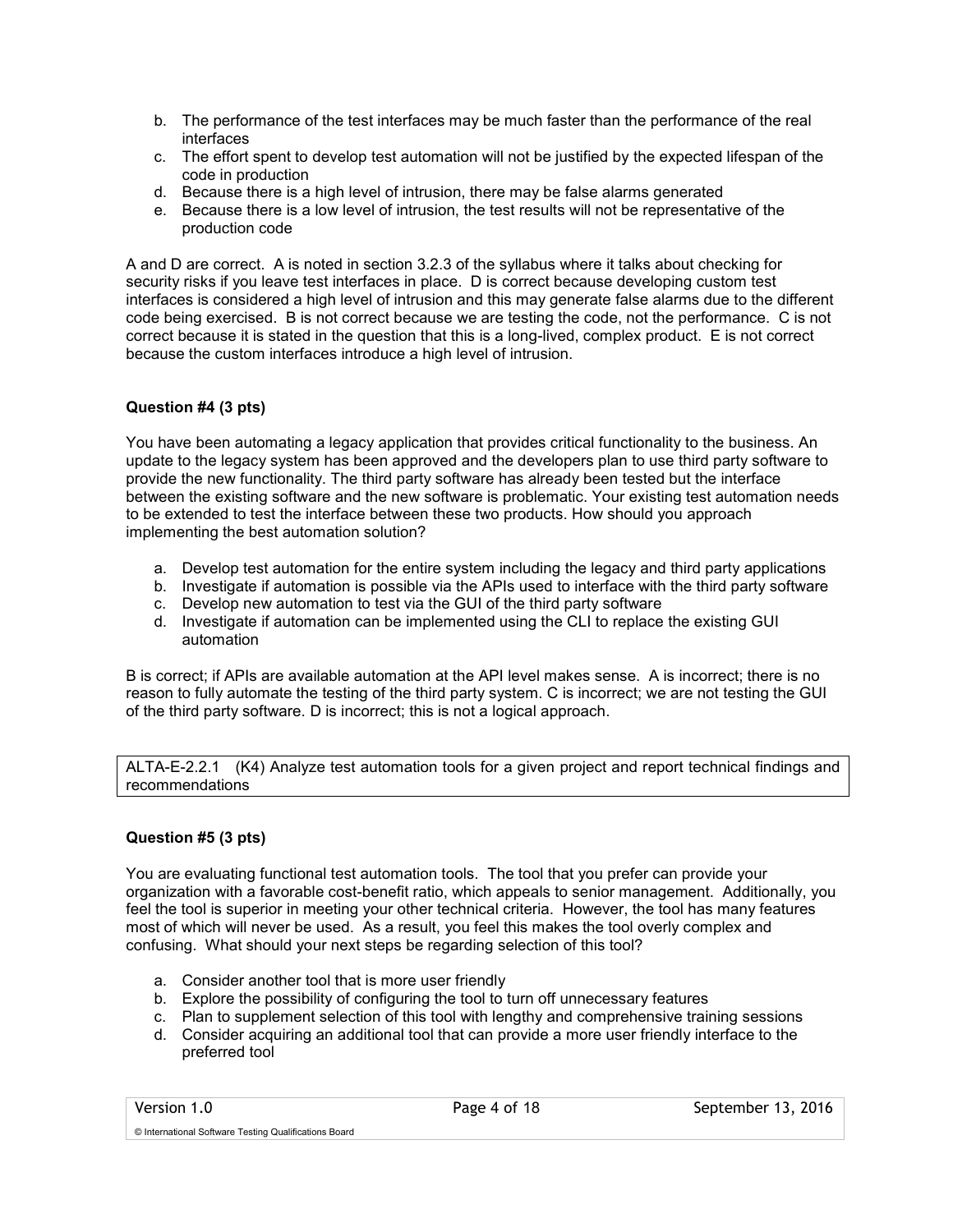B is correct; tools are often configurable and allow functionality to be hidden. A is incorrect; the preferred tool meets your criteria, finding another tool may be difficult. C is incorrect; training sessions take away from testing time and the need for training would continue for the life of the tool, which would be an expensive alternative. D is incorrect; additional tool costs, configuration, and maintenance would make this an unacceptable alternative.

ALTA-E-2.3.1 (K2) Understand "design for testability" and "design for test automation" methods applicable to the SUT

#### **Question #6 (1 pt)**

When a system is designed for testability, one of the characteristics is that the test cases can access interfaces into the system that can be used to verify the expected behavior actually occurred as a result of the test. What is this characteristic called?

- a. Observability
- b. Controllability
- c. Maintainability
- d. Interoperability

A is correct. A system that allows visibility to the results of a test has the property of observability. B is not correct because controllability is the ability of the interface to control behavior of the system. C and D are not correct because they are quality characteristics rather than specific testability characteristics.

#### **Question #7 (1 pt)**

Which of the following is an important testability consideration when designing a SUT?

- a. Interoperability
- b. Controllability
- c. Maintainability
- d. Transportability

B is correct; this is necessary because it provides accessible interfaces. A and C are incorrect; they are quality characteristics that will not necessarily influence testability. D is incorrect; this is not a legitimate term.

#### ALTA-E-3.1.1 (K2) Explain the structure of the gTAA

#### **Question #8 (1 pt)**

What layer of the gTAA structure provides tool support for designing manual test cases and creating automated test cases?

- a. Test Adaptation Layer
- b. Test Definition Layer
- c. Test Generation Layer
- d. Test Flexibility Layer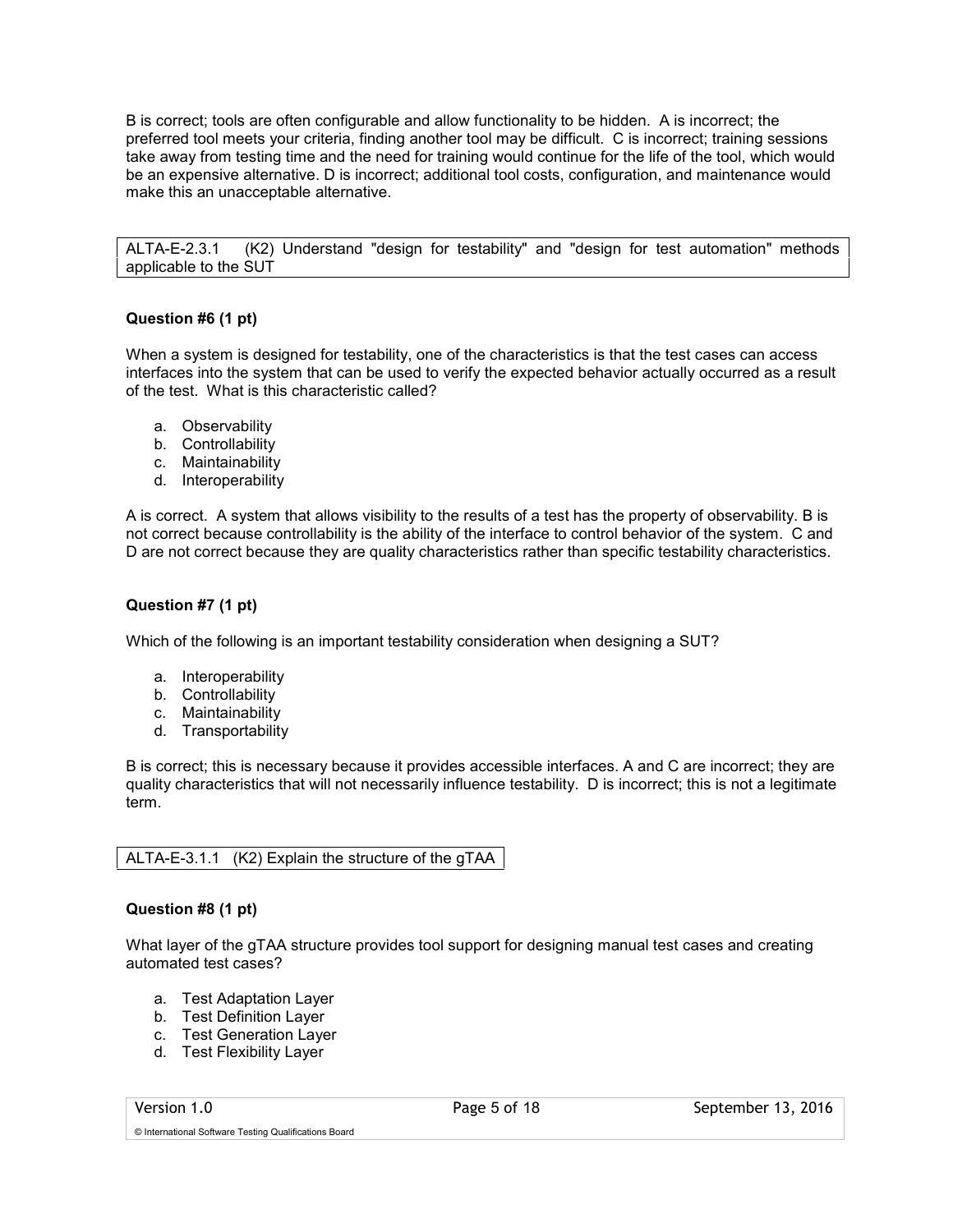C is correct; it supports generating test cases from models of the SUT and manual test case design. A is incorrect; it provides the interface between the test automation and the SUT. B is incorrect; it may specify test cases but does not generate test cases. D is incorrect; this is not part of the gTAA structure.

ALTA-E-3.2.1 (K4) Design the appropriate TAA for a given project

#### **Question #9 (3 pts)**

You are working on the design of a test automation project. The gTAA was set up by a consulting company prior to your being hired. You are now looking to create the TAA from the gTAA. You have the following requirements that must be addressed by your TAA:

- 1. The TAA must support independence across technologies. It is likely that this same test suite will be used in different test environments and on different target technologies
- 2. The test artifacts need to be portable
- 3. Vendor-neutrality is preferable
- 4. It is vitally important that the TAA be maintainable and maintenance costs be minimized
- 5. It is preferred that less technical people be able to maintain the system even though highly technical people have built it
- 6. There is a large project budget for this effort for the next two years, but the budget will decrease after that time

Given these requirements, which one of the following should the TAE consider during the implementation of the TAA?

- a. The communication protocols used by the TAS to interact with the SUT
- b. The number of automated test cases to be maintained by the system
- c. The test roles that will be supported by the implementation
- d. The use of abstraction in the implementation

D is correct. Abstraction will likely be needed to accomplish the stated goals. A, B, and C are incorrect; while these are certainly considerations for the implementation of the TAA, they will not help address the stated goals.

ALTA-E-3.2.2  $(K2)$  Explain the role that layers play within a TAA

#### **Question #10 (1 pt)**

Why is it important for the TAA to separate the test definition from the test execution?

- a. Separating the two increases the speed of execution
- b. The test definition can be completed without knowledge of the tool that will be used for execution
- c. The execution will be able to add test cases to the test definition as needed during execution
- d. The test definition layer will supply the adaptation necessary for the tests to run with various tools and interfaces

B is correct; by separating the definition from the execution, the definition is immune from the tool selection and usage. If another tool is used, the definition doesn't have to change – only the execution layer will change. See section 3.1.1. A is incorrect; separating the two does not have anything to do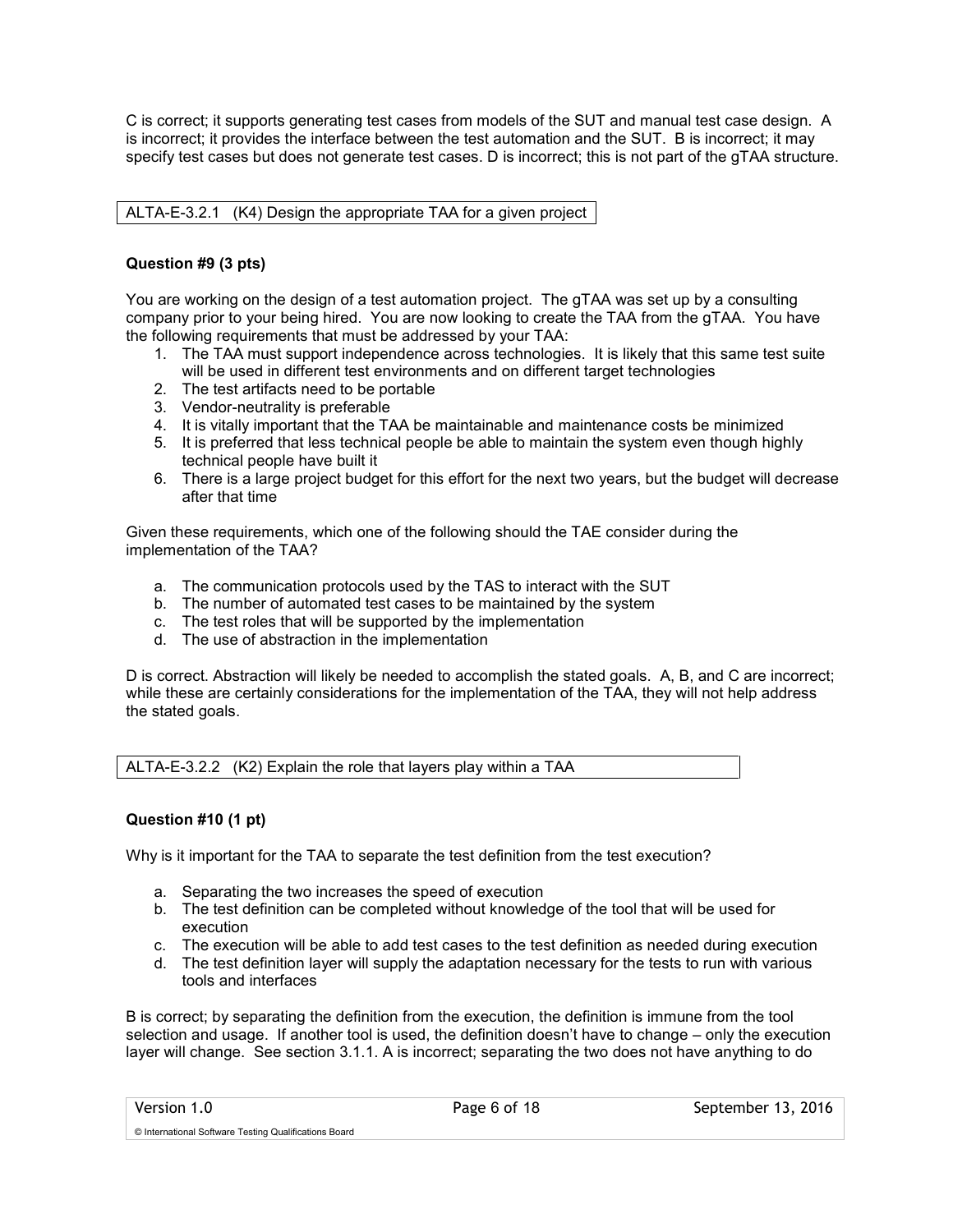with speed of execution. C is incorrect; test cases are not added during execution. D is incorrect; adaptation is supplied by the adaptation layer.

ALTA-E-3.2.3 (K2) Explain design considerations for a TAA

#### **Question #11 (1 pt)**

When designing the test adaptation layer, which of the following should occur?

- a. Selecting the interpretation or compilation approach for the test procedures
- b. Selecting data-driven, keyword-driven, pattern-based or model-driven test definition
- c. Selecting manual or automated test generation
- d. Selecting tools that will be used to stimulate and observe test interfaces

D is correct; this is one of the considerations for the test adaptation layer. A is incorrect; this should be selected at the test execution layer. B is incorrect; this should be selected at the test definition layer. C is incorrect; this should be selected at the test generation layer.

#### **Question #12 (1 pt)**

When is the best time, for test automation, to consider legal and/or standards requirements of an SUT?

- a. When developing a TAS
- b. When implementing the SUT
- c. When designing a TAA
- d. When creating a TAF

C is correct; SUT standards and legal settings should be considered and any design requirements understood when designing the TAA. A, B, and D are incorrect; consideration for standards and legal settings should have occurred before this time.

ALTA-E-3.2.4 (K4) Analyze factors of implementation, use, and maintenance requirement for a given TAS

#### **Question #13 (3 pts)**

You are working on a test automation project that will automate business scenarios for the user acceptance testers to use when conducting UAT. The business scenarios are well-defined and frequently repeated during UAT. The goal is to also be able to test these same scenarios as part of regression testing by executing the test automation.

Structured scripting has already been used to develop the library of functions that can be used by the test automation. What scripting technique should be used to build upon the structured scripting that has already been done and to implement this test automation to meet the business goals?

- a. Scenario-driven scripting
- b. Keyword-driven scripting
- c. Process-driven scripting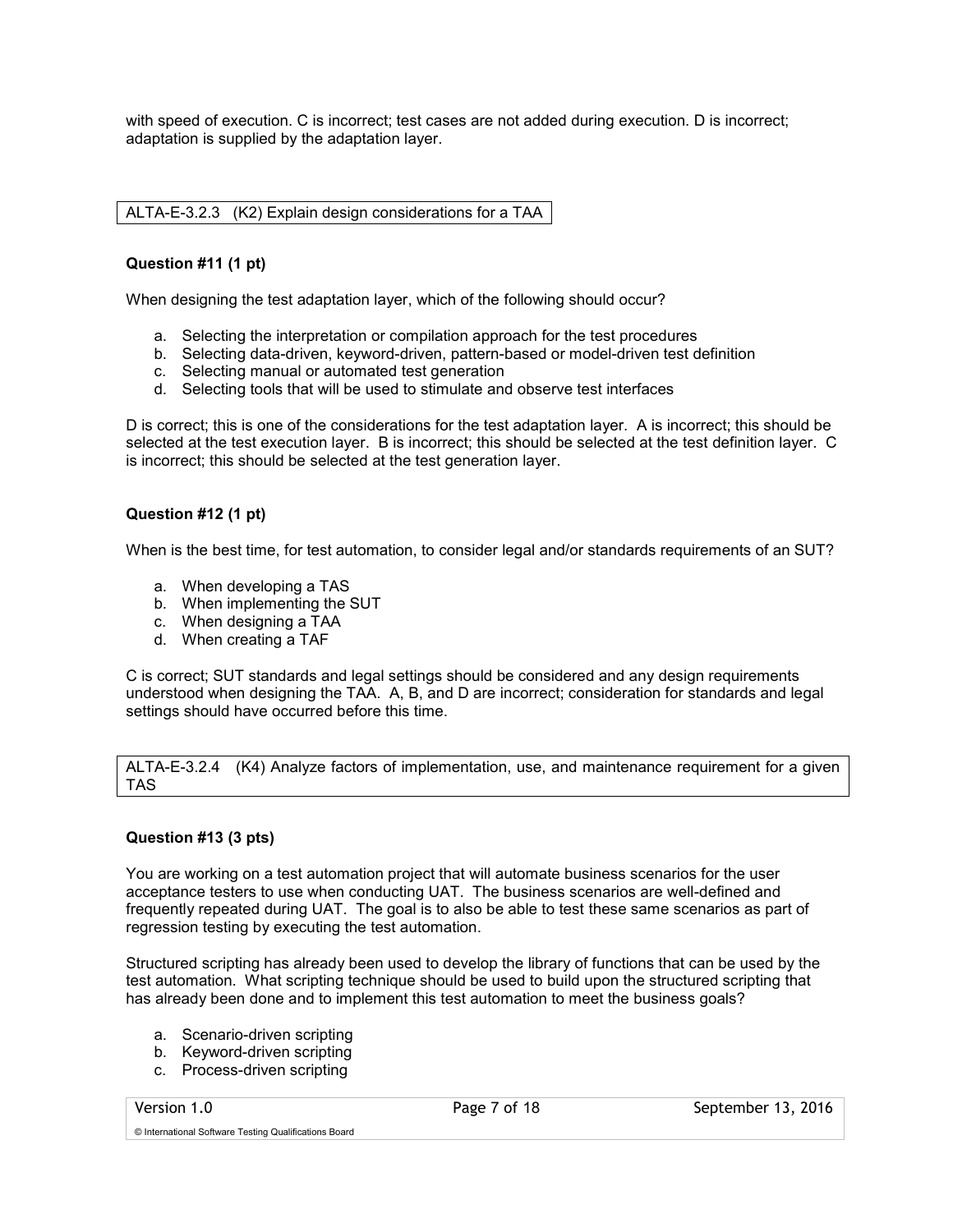#### d. Linear scripting

C is correct. This will allow building on the structured scripting that has already been done and the libraries that have been created while automating the business processes. A is incorrect; this is not a real scripting type. B is incorrect; this could feed into the process-driven scripting, but C is more complete. D is incorrect; it is referring to a more basic type of scripting and it has already been specified that structured scripting has been done.

#### **Question #14 (3 pts)**

Your manager has requested you develop test automation to be used for a legacy system that is going to go through a series of infrastructure migrations. The scripts will be used to verify basic functionality during these infrastructure changes. You need a solution that is simple and fast. Maintainability of the scripts is not a consideration because no changes to the software are anticipated. Which of the following is the best scripting approach in this situation?

- a. Structured scripting
- b. Data-driven scripting
- c. Keyword-driven scripting
- d. Linear scripting

D is correct; little prep work is required and the maintenance concerns are not an issue for this project. A, B, and C are incorrect; these are more complex techniques that would result in more sustainable code but the additional cost and complexity are not justified for this project.

ALTA-E-3.3.1 (K3) Apply components of the generic TAA (gTAA) to construct a purpose-built TAA

#### **Question #15 (2 pts)**

You are using a gTAA to create a TAS for a project. You have reviewed the project and determined that the test automation should be focused at the command line level rather than the user interface level due to the rapid and continual changes occurring in the user interface. The command line interface allows you to access all the functionality and will be a part of the released project. Given this information, what part of the standard gTAA can you leave out of the TAS?

- a. The test data component of the test definition layer
- b. The GUI component of the test adaptation layer
- c. The test model component of the test generation layer
- d. The user interface component of the test execution layer

B is correct. A is incorrect; you are still likely to need test data for your tests. C is incorrect; there is nothing in the question that indicates this is not needed; D is incorrect; it is not a component of the test execution layer.

#### **Question #16 (2 pts)**

You are implementing a TAS from a TAA. The SUT communicates with another system, which is stable and available for use during testing. The test interface will be through the GUI. Given this information what component of the TAA can you exclude from the TAS?

© International Software Testing Qualifications Board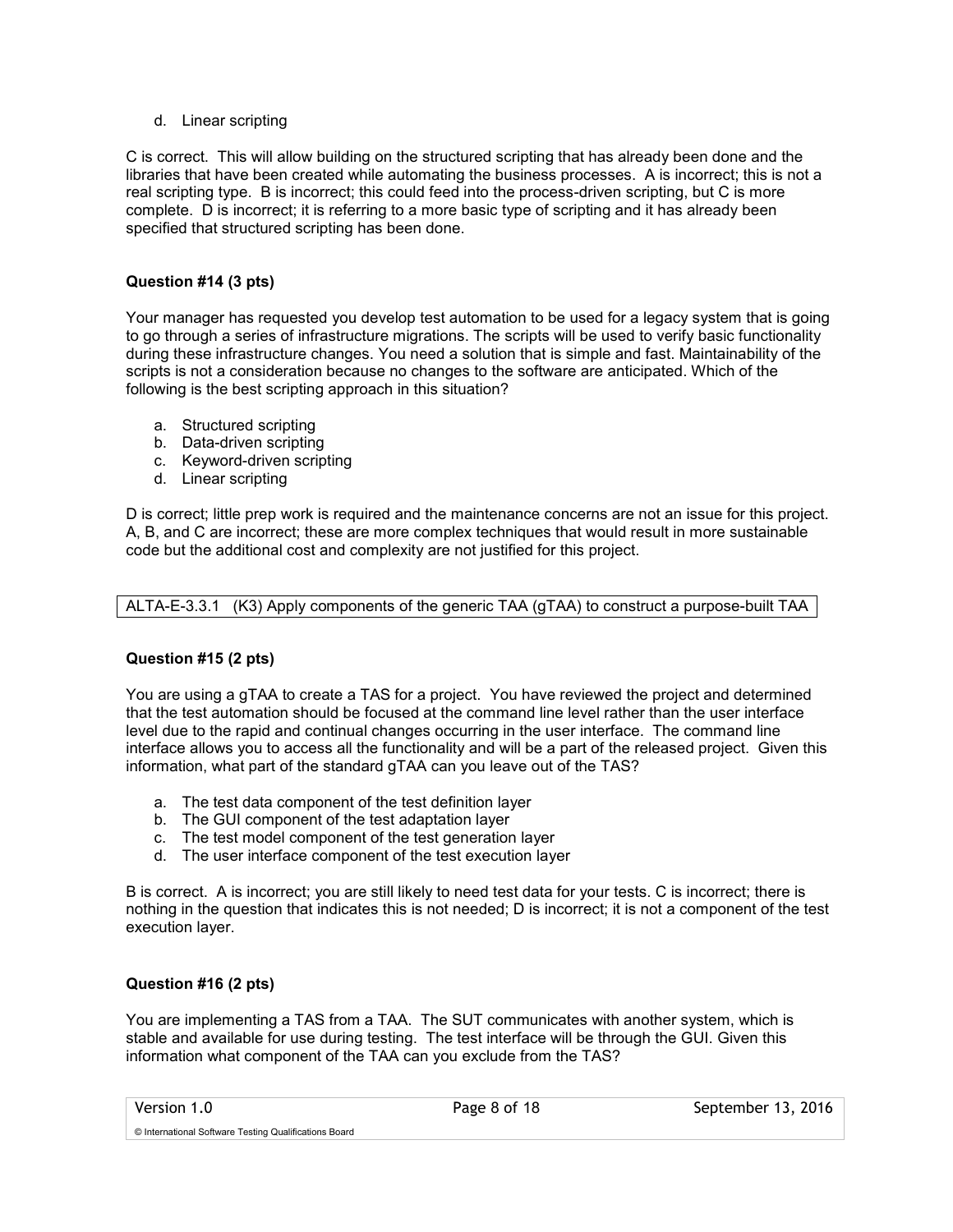- a. The test generation layer
- b. The simulator within the test adaption layer
- c. Test execution within the test execution layer
- d. The GUI from the test adaptation layer

B is correct; a simulator is not needed because you can communicate directly with the external system. A, C, and D are incorrect; because these components are still needed to create the TAS.

ALTA-E-3.3.2 (K2) Explain the factors to be considered when identifying reusability of components

#### **Question #17 (1 pt)**

Which of the following is true about reuse?

- a. Reuse is built into the TAA and maintained and improved in the TAS
- b. Reuse is built in both the TAA and TAS and maintained in the gTAA
- c. Reuse is only applicable for the gTAA
- d. Reuse is built into the TAS and maintained and improved in the TAA

A is correct; per the syllabus the TAA must designed for reuse but the TAS can increase the ability for reuse; B, C, and D are incorrect; only A contains the proper wording per the syllabus.

ALTA-E-4.1.1 (K3) Apply guidelines that support effective test tool pilot and deployment activities

#### **Question #18 (2 pts)**

Senior management wants to implement test automation into your organization and has asked you to lead this initiative. The organization has a number of systems of varying criticality, some of which may benefit from automation once a TAA is mature. You have been given direction to start with a pilot. How do you select a suitable project for the TAS?

- a. A high visibility project in order to highlight the success of the pilot
- b. A non-critical project in order to mitigate any delays the TAS may cause
- c. A project that is simple and easy to automate
- d. A new project that is immature and still in development

B is correct; the pilot should have minimal impact upon normal business but should be conducted with a realistic project. A is incorrect; this may result in great risk to the automation project if it fails. C is incorrect; a trivial project will be of little benefit. D is incorrect; new projects are not good candidates for automation.

#### **Question #19 (2 pts)**

You have been asked to conduct a pilot for the test automation tool. You have identified a suitable target project (average size and cost), planned the pilot (treating it as a development effort), and conducted the pilot. What should be your next step?

a. Conduct another pilot on a critical project to ensure the tool will work when it really matters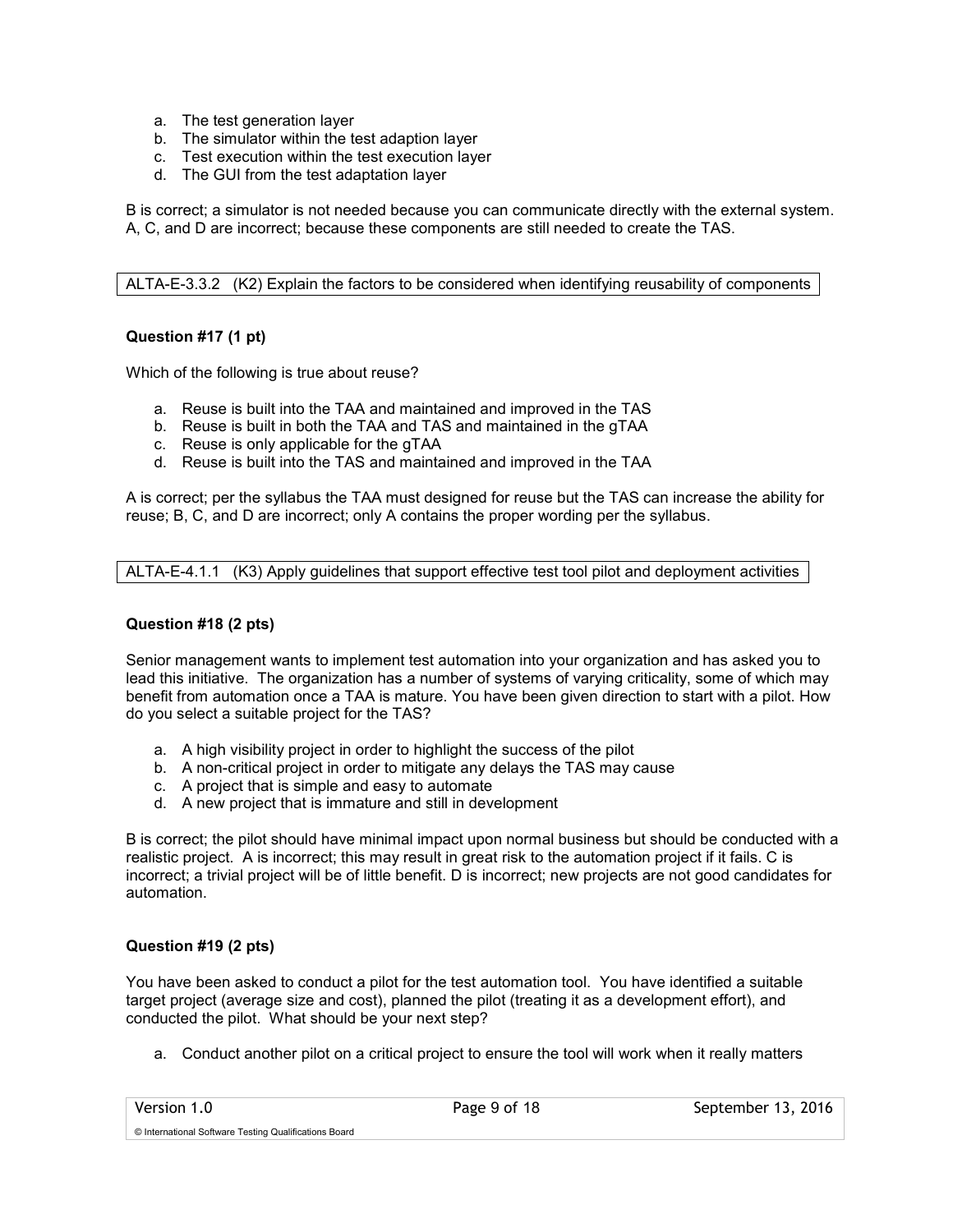- b. Conduct another pilot on a trivial project to ensure the time requirements will not be too high on small projects
- c. Evaluate the results engaging the stakeholders to gather their viewpoints
- d. Evaluate the results within the pilot testing team and prepare a report for management

C is correct; it is important to gather input from the stakeholders before moving forward. A and B are incorrect; critical or trivial projects should not be used for a pilot. D is incorrect; this will occur, but the management report should not be prepared until there is feedback from the stakeholders.

ALTA-E-4.2.1 (K4) Analyze deployment risks and identify technical issues that could lead to failure of the test automation project, and plan mitigation strategies

#### **Question #20 (3 pts)**

Your team has been working on creating a strong and maintainable TAS. The TAS is expected to be used for at least five years, so good maintainability is critical. The team has done the following:

- 1. Created an impact analysis process for all proposed changes to the system
- 2. Documented the usage for the TAS
- 3. Documented the third party dependencies, including contacts within the third party organization
- 4. Verified that the TAS runs in an environment separate from the SUT environment

Given this information, what is a major factor of maintainability that has not been addressed?

- a. The TAS must be modular, so key components can be replaced as needed
- b. The TAS must be a copy of the gTAA
- c. The SUT must reside in the same environment as the TAS
- d. The TAS must unite the test scripts with the TAF

A is correct. The TAS must be modular for maintainability. B is incorrect; the TAS is an instantiation of the gTAA. C is incorrect; the two must reside in separate environments. D is incorrect; the TAS must separate the scripts from the TAF.

#### **Question #21 (3 pts)**

You have just updated your TAS to include new features. What steps should you take to ensure that the changes have not adversely affected any existing functionality?

- a. Compare the new and old TAS versions and assess the impact of any differences
- b. Statically check to ensure procedures for the new and old TAS versions are identical
- c. Ensure the same stubs and drivers are used in the new TAS
- d. Use SUT release notes as a way to ensure the new TAS will operate correctly

A is correct; the TAS is like any other software and changes must be assessed to mitigate risk. B is incorrect; procedures will change as the TAS changes. C is incorrect; stubs and drivers should not be present in an active TAS. D is incorrect; system release notes of the SUT may have nothing to do with identifying vulnerabilities in the TAS.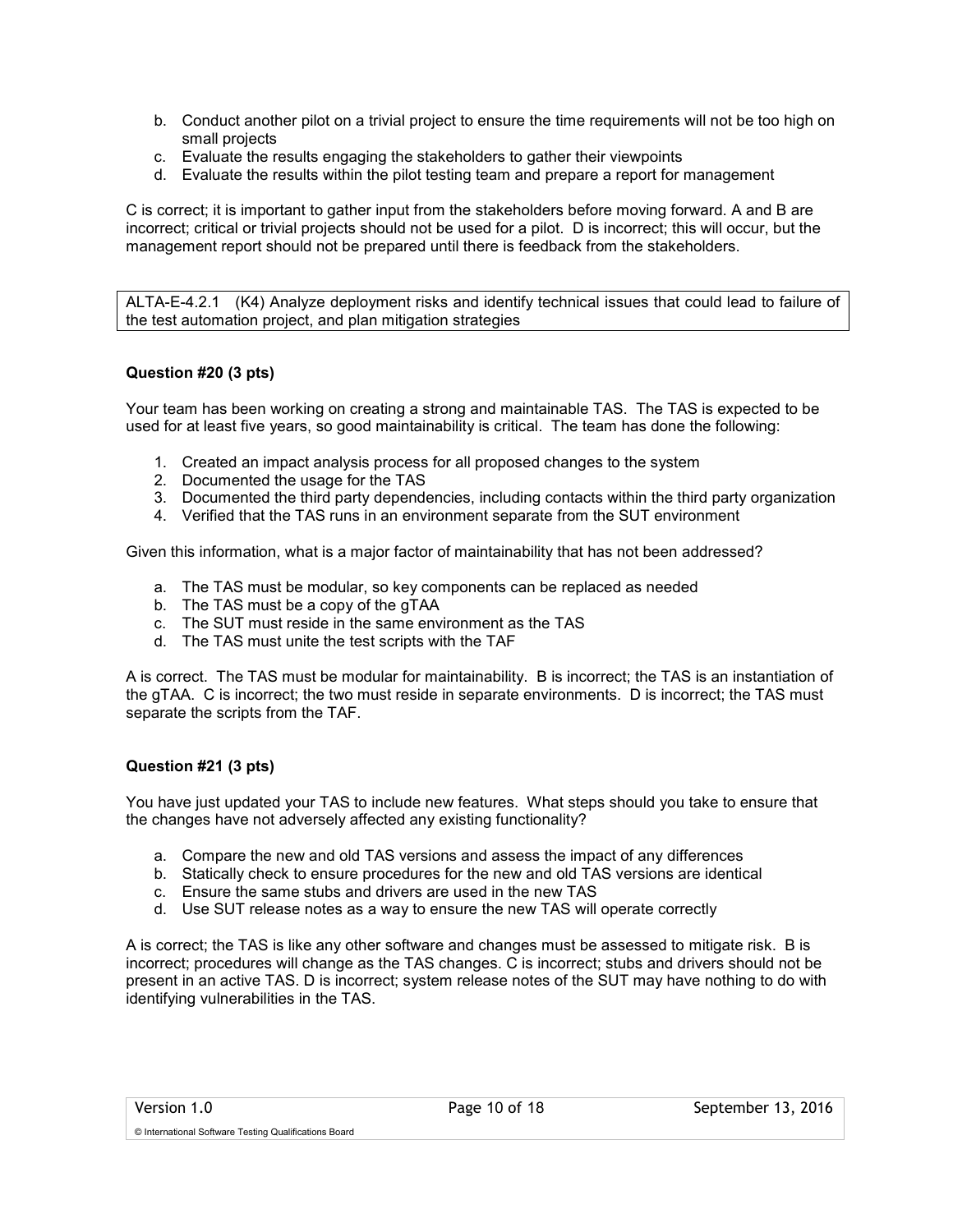#### ALTA-E-4.3.1 (K2) Understand which factors support and affect TAS maintainability

#### **Question #22 (1 pt)**

Why is it important to have standard naming conventions for a TAS?

- a. A TAS that uses standard names will enable faster execution of the test automation
- b. A TAS that uses standard names will be easier for a new person to learn
- c. A TAS that uses standard names will support global substitutions when test automation standards change
- d. A TAS that uses standard names will allow separation of the test scripts from the TAF

B is correct; standard names will be easier for a new person to learn and will make the code easier to understand. A, C and D are incorrect; using a standard naming convention won't affect any of these areas.

ALTA-E-5.2.1 (K3) Implement metrics collection methods to support technical and management requirements. Explain how measurement of the test automation can be implemented.

#### **Question #23 (2 pts)**

Your manager is concerned that it will be difficult to assess the success of the test automation implementation unless it is possible to show that the quality of the tested software steadily improves. You have explained that pass/fail numbers are reported at the end of each execution, but your manager wants to see this information provided automatically to a dashboard that will allow drilling down to the details. How can you automatically provide this information from the test automation software?

- a. You can't. This information will have to be gathered manually at the end of each execution
- b. The automated testware can be used to report this information to a database and a dashboard can be created from the data in the database that will show the trends in passed/failed test cases
- c. The automated testware can report each set of test execution results to a spreadsheet that can be published showing the detailed results
- d. The TAE can record the information during execution and report that into a graphing tool that can be provided for management reporting

B is correct; this is an automated solution that will utilize the tools to provide accurate current and trend information. A is incorrect; you can provide this information. C is incorrect; it will provide only current execution information but no overall trending. D is incorrect; it is a manual process not an automated solution.

#### **Question #24 (2 pts)**

You normally start execution of an automated regression test suite at the end of the workday as it is a lengthy test. Occasionally the test does not complete by the start of the next workday even though it should complete within five hours of starting. What is the most efficient approach you could take to determine the cause of the problem?

- a. Run the test at the beginning of the day and monitor it manually
- b. Evaluate a vendor reporting tool that measures test progress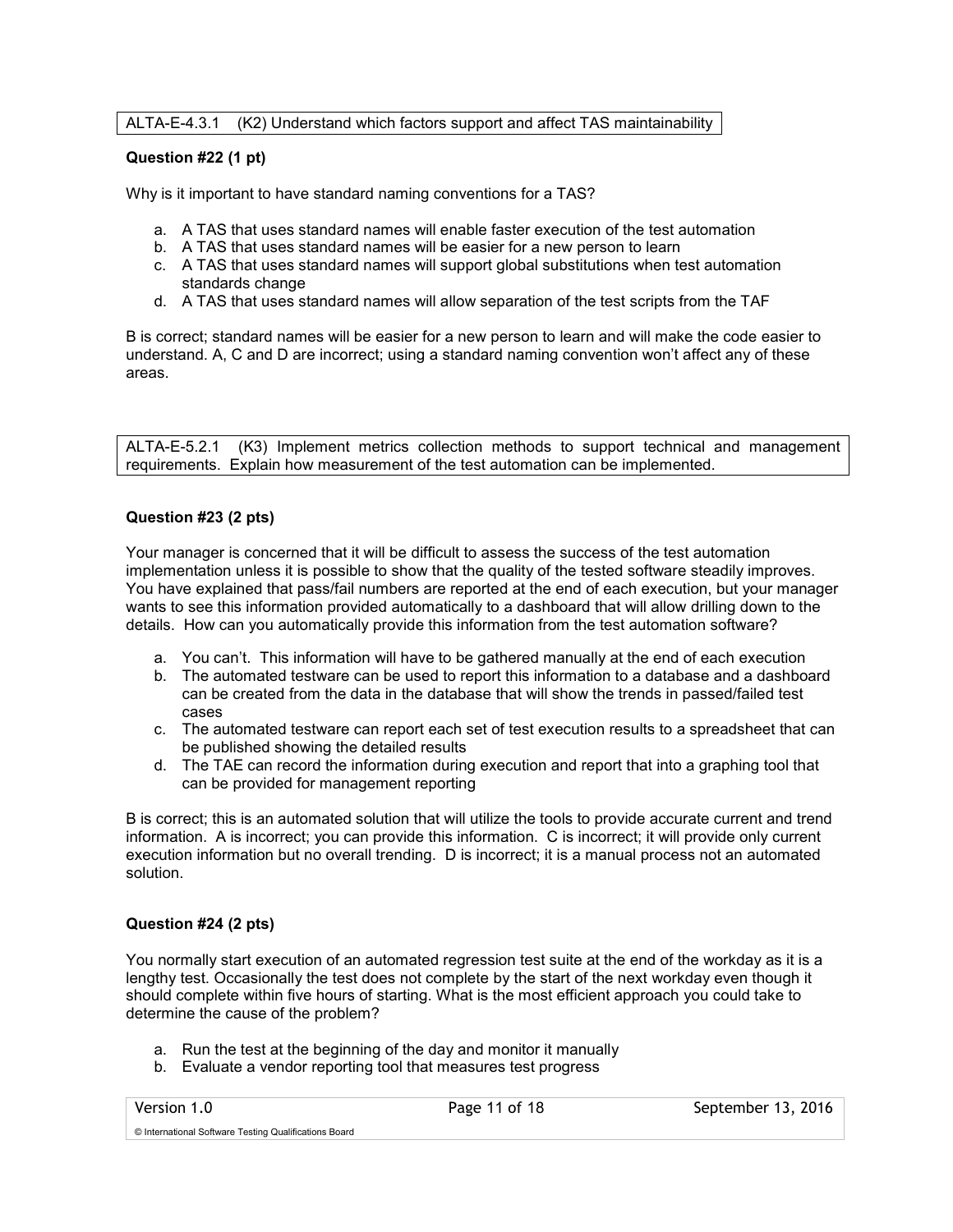- c. Supplement your staff with a night shift to monitor the test while it is running
- d. Automate collection of the test execution results

D is correct; automated collection is inexpensive and effective. A is incorrect; it interferes with other planned activities. B is incorrect; this is an unnecessary cost. C is incorrect; it is not practical.

ALTA-E-5.1.1 (K2) Classify metrics that can be used to monitor the test automation strategy and effectiveness

#### **Question #25 (1 pt)**

When implementing results reporting for test automation, what is a good way to allow the reader to make a quick assessment of the progress of the test execution?

- a. Spreadsheets
- b. Traffic lights
- c. Detailed reports with percentages of completion
- d. Database of results

B is correct; using colors, such as traffic lights, to indicate progress is mentioned in the syllabus. A and C are incorrect; these will not allow quick analysis. D is incorrect; the data would still have to be derived from the database before it could be analyzed.

#### **Question #26 (1 pt)**

You have been asked to distribute the results of your test automation daily. The preferred method for distribution of these results is via e-mail. What is an important characteristic of your test automation reporting that will allow you to provide this information?

- a. It should integrate with a common third party tool
- b. It should allow you to supplement the results with manual commentary
- c. It should provide a way to publish the test log library
- d. It should allow you to capture an audio message to accompany test results

A is correct; importing to commonly known tools such as Excel makes it easier for a broader audience to view and manipulate the data. B is incorrect; this would be inefficient and left to individual interpretation of the commentary. C is incorrect; this provides too much data for a general audience. D is incorrect; this would be an unrealistic expectation of a test reporting tool. Specialized audio capture tools would be more practical.

ALTA-E-5.3.1 (K4) Analyze test logging of both TAS and SUT data

#### **Question #27 (3 pts)**

You have been working with a test automation suite that provides good test coverage. The suite contains 500 scripts and has previously run without any problems. Recently, a number of the tests late in the test run have been failing. You have done some analysis and it appears that the test failures are being caused by a SUT failure that is not being detected by one or more tests earlier in the test run.

© International Software Testing Qualifications Board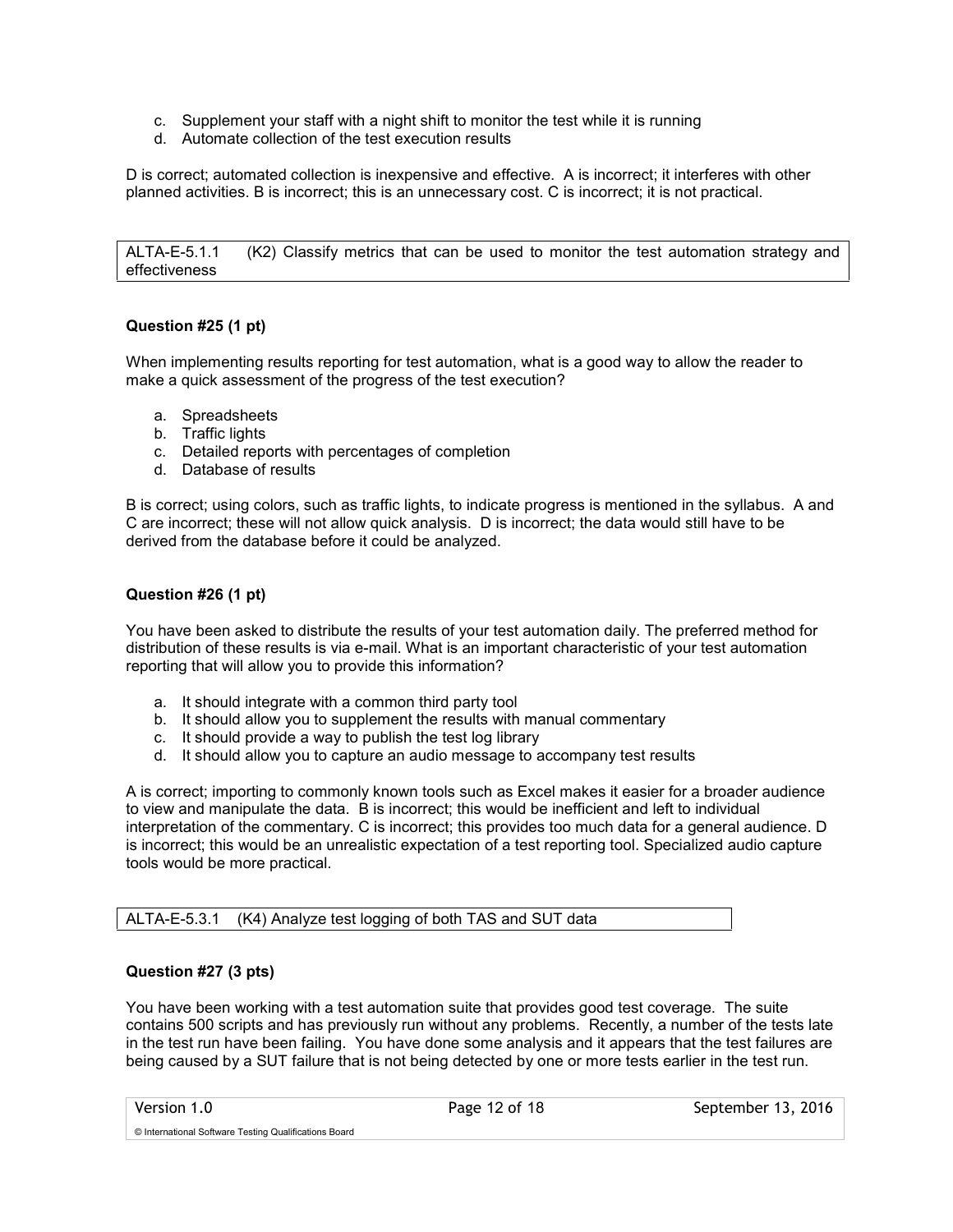You need more information to pinpoint the test or tests with a false-negative result. What type of logging do you need in order to complete your analysis and get the information to help identify the problem?

- 1. The status of execution for each test case (pass/fail)
- 2. Timing information for each step in each test case
- 3. Dynamic information about the SUT
- 4. All actions of each test case to allow replaying each test
- 5. Failure information for any step in a test case that encounters an error
- a. 1, 2, 3
- b. 2, 4, 5
- c. 2, 3, 5
- d. 1, 4, 5

D is correct; this would be the most useful information. This is going to be a multi-step analysis starting with the first failure (which is probably at the step rather than test cases level) then replaying it to see what is actually happening and then looking at all the details of the failure.

A, B and C are incorrect; the timing information is probably not pertinent and the SUT information is also probably not relevant to the problem although, if it is, it is likely it will be seen when the data in 1, 4, 5 is analyzed.

ALTA-E-5.4.1 (K2) Explain how a test execution report is constructed and published

#### **Question #28 (1 pt)**

When publishing a test execution report which key attribute must the report contain?

- a. Test case steps
- b. Test environment
- c. Assessment of the reliability of the SUT
- d. Root cause of any failures

B is correct; the test environment information is important in determining test coverage and test validity. A is incorrect; this is too specific. C is incorrect; this information may be derived from the report, but is not a key attribute. D is incorrect; this level of detail would be in the defect report and not in a test execution report.

ALTA-E-6.1.1 (K3) Apply criteria for determining the suitability of tests for automation

#### **Question #29 (2 pts)**

You have been asked to implement test automation for a system that has been in production for two years. The software is relatively stable, updates are made once a quarter, and the quality of the software is extremely important. The organization follows a V-model lifecycle and has used this model for many years. Software quality is good on the quarterly releases, but there is concern that the time required for the regression testing is not cost effective and is inhibiting the flow of new features. You see several challenges in this implementation, the greatest of which is the creation and preservation of test data. While the test environments are stable and controlled, the test data is frequently refreshed from production, which makes it difficult to write maintainable test automation.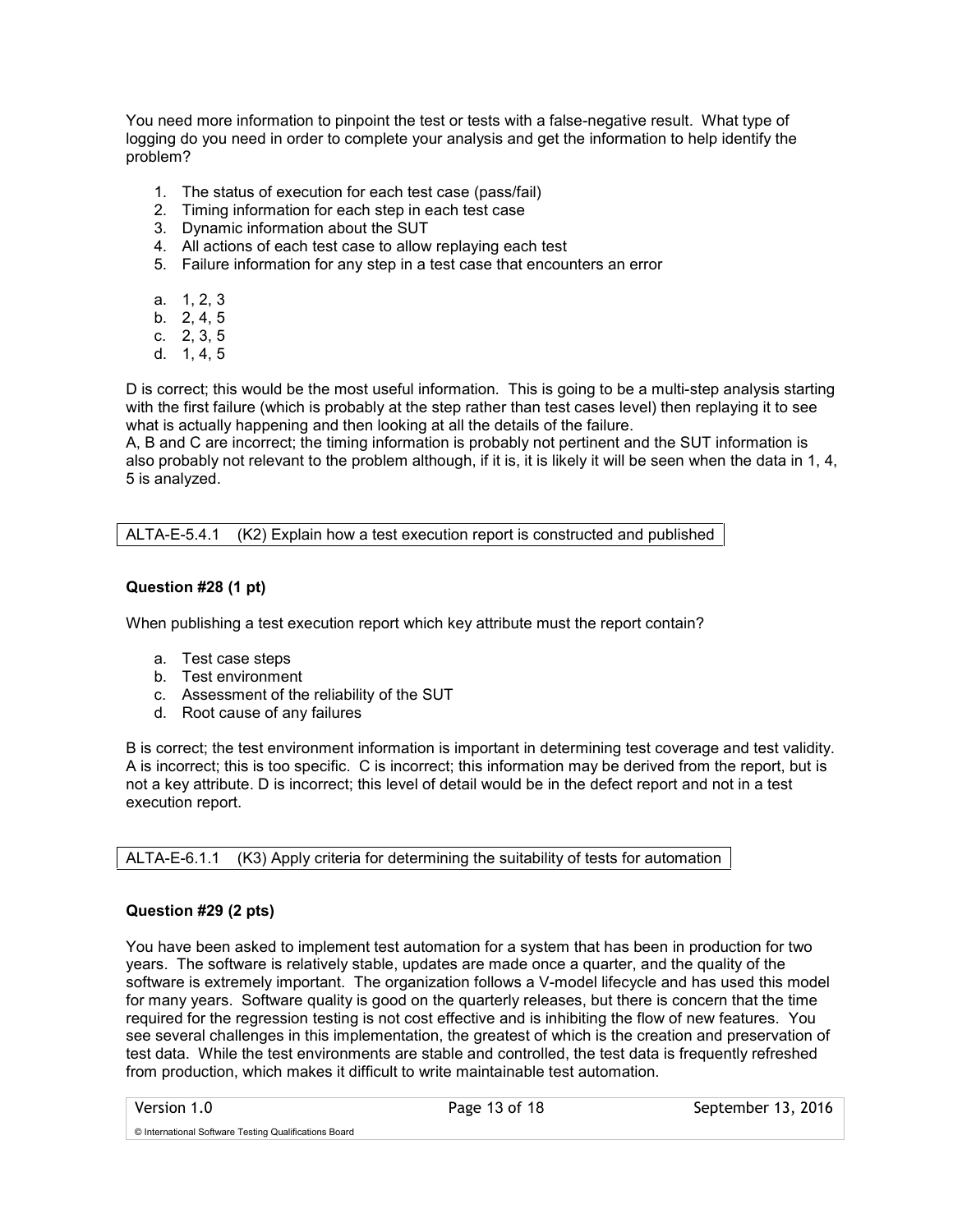Given this information, which of the following is most likely to be a problem for this test automation effort?

- a. Maturity of the test process
- b. Suitability of automation for the stage of the software product lifecycle
- c. Frequency of use
- d. Complexity to automate

D is correct because dealing with the data issue adds a level of complexity to the test automation. It is likely that it will need to create and maintain its own data and preserve this data across the production refreshes. A is incorrect; they follow a mature process. B is incorrect; this is a good time to automate because the software is stable and the updates are made quarterly. C is incorrect; the software will be used frequently and for a long time.

ALTA-E-6.1.2 (K2) Understand the factors in transitioning from manual to automation testing

#### **Question #30 (1 pt)**

What is the most common basis for an automated test script?

- a. The gTAA
- b. The SUT
- c. A manual test case
- d. The functional requirements

C is correct; automated test scripts are commonly written from manual test cases. A and B are incorrect; these would not provide the basis for a test script. D is incorrect; while it may provide the basis for the testing it is not usually the basis for an automated test script.

ALTA-E-6.2.1 (K2) Explain the factors to consider in implementing automated regression testing

#### **Question #31 (1 pt)**

What is a stated goal for automated regression test coverage if it is to ascertain the overall quality of the SUT?

- a. Cursory
- b. Broad
- c. Deep
- d. Broad and deep

D is correct; per the syllabus. A is incorrect; this will not give an indication of overall quality. B and C are incorrect; both broad and deep are needed.

ALTA-E-6.3.1 (K2) Explain the factors to consider in implementing automation within new feature testing

© International Software Testing Qualifications Board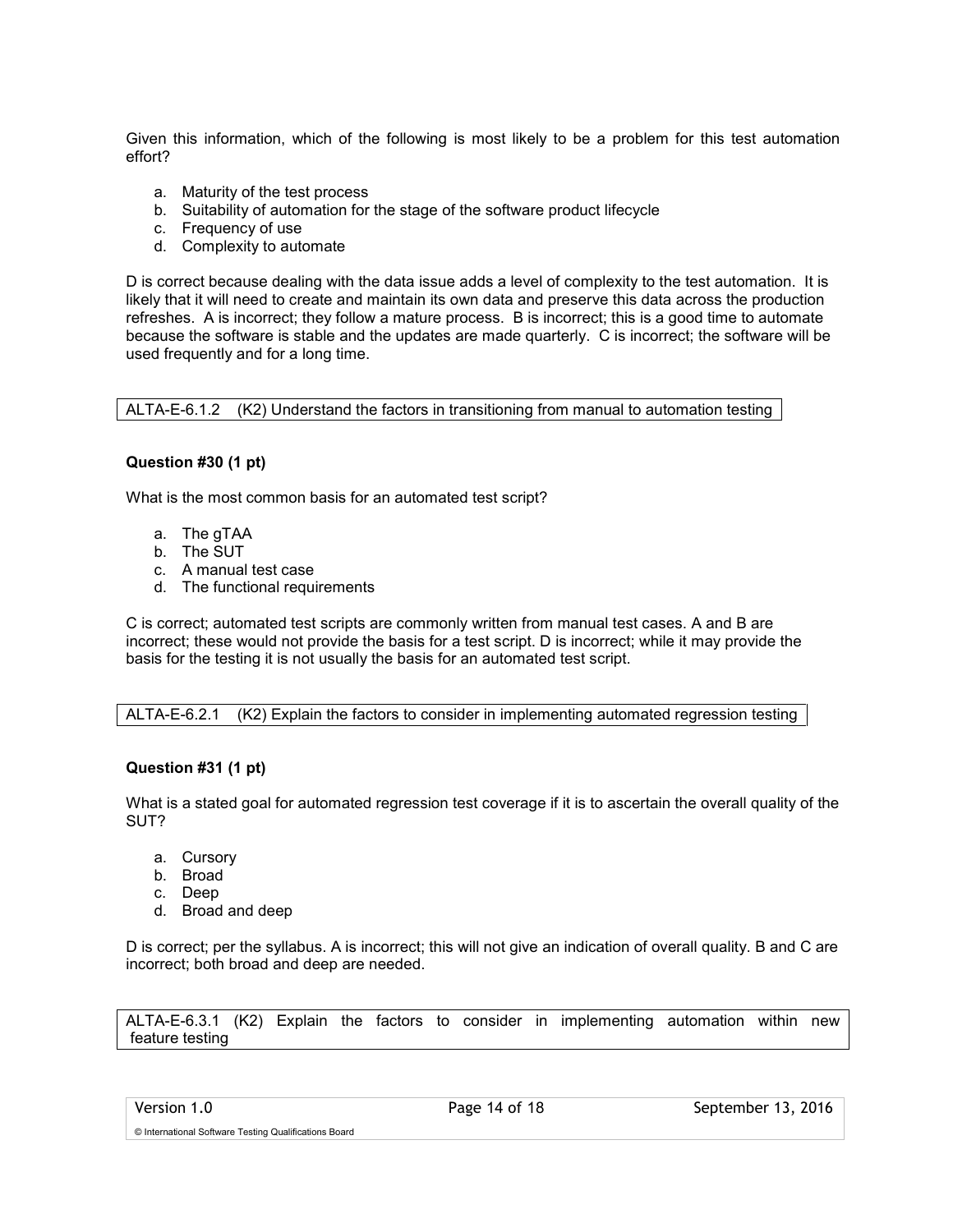#### **Question #32 (1 pt)**

Who should provide feedback to the TAE when implementing new features to an existing TAS?

- a. Business Analysts
- b. Senior Managers
- c. Test Designers with domain expertise
- d. System Administrators

C is correct. Test designers with domain expertise must ensure the TAS will work with the new features. A, B, and D are all incorrect; they are not versed in the specific TAS design.

ALTA-E-6.4.1 (K2) Explain the factors to consider in implementing automated confirmation testing

#### **Question #33 (1 pt)**

Which of the following is the best reason for automating the confirmation testing of a defect?

- a. To close a gap in the existing automation
- b. To ensure that the fix works and continues to work
- c. To justify the time spent finding the defect
- d. To test the configuration management processes

B is correct; you are trying to be sure the fix works and make sure that the fix doesn't break later or get lost because of a configuration management problem. A is incorrect; while there may be gaps in the test automation this is not the primary reason to automate confirmation testing. C is incorrect; the time spent finding the defect should have been justified by the severity of the defect. D is incorrect; this is a side effect and, while it doesn't test all the configuration management processes, it does make sure that the fix isn't lost for some reason.

ALTA-E-7.1.1 (K3) Verify the correctness of an automated test environment including test tool setup

#### **Question #34 (2 pts)**

You are having problems with the reliability of the automated test environment and setup. You have decided to create a test suite you can execute to verify the environment before you run the actual test scripts. Which of the following would provide the best quick test of the environment?

- a. Run a set of tests that are known to pass and verify that they still pass
- b. Run a set of tests that are known to fail and verify that they still fail
- c. Run a set of tests containing both passes and fails and verify that the results are consistent
- d. Run the entire set of automated tests and verify the results because a subset will not be representative

C is correct; this is the best option assuming you have picked a good set of tests. You want to test that good tests pass and failed tests fail. D is incorrect; you are looking for a quick test. A and B are incorrect; this would be limited in scope and would not provide sufficient coverage.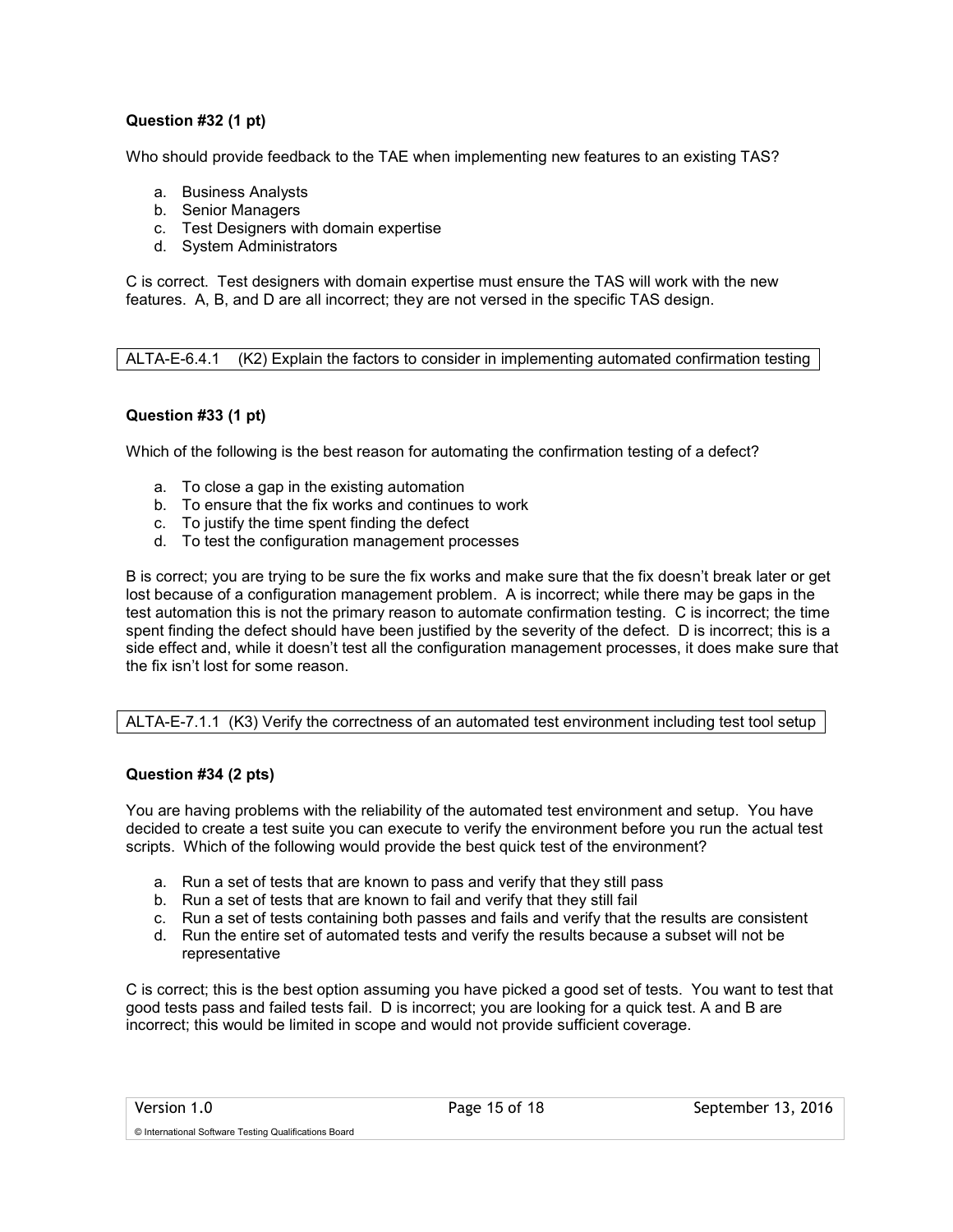#### **Question #35 (2 pts)**

You are testing a system that is updated by monthly service packs. You are testing multiple versions of the SUT simultaneously. Your TAS is complex and you need to ensure it remains consistent across the different SUT environments. How will you ensure that the same version of the TAS is used to test each SUT?

- a. Update the TAS each time the SUT is patched
- b. Revert back to manual testing
- c. Install the TAS into the SUT environments from a central repository
- d. Develop a tool to track historical test results

C is correct; downloading a copy from a repository ensures a consistent TAS. A is incorrect; this is not feasible. B is incorrect; reverting to manual testing is not warranted. D is incorrect; historical data tracking will only illustrate the symptom of inconsistent results.

ALTA-E-7.2.1 (K3) Verify the correct behavior for a given automated test script and/or test suite

#### **Question #36 (2 pts)**

You have executed an automated test suite for a product that was released to production. Although your tests passed, there was a major failure in production in an area that is well covered by your automated tests. You have verified that your tests did pass and that the reporting of the results was correct. What should you do now to verify the validity of your tests?

- a. Run tests that should fail and verify that they fail
- b. Run tests that should pass and verify that they pass
- c. Check that the post conditions of each test case are being verified correctly
- d. Change your test data and run the tests again

C is correct; given this information, the post conditions are not being checked correctly so test cases are being marked as passed even though something did not work correctly. A and B are incorrect; they won't show any problems because the test results were all good when you ran the suite. D is incorrect; this is unlikely to change anything.

#### **Question #37 (2 pts)**

You are preparing to execute a test automation suite for a safety critical healthcare application. Which approach should you take to verify the accuracy of the test results?

- a. Execute test cases with known failures and verify that they continue to fail
- b. Extract data from the production system and verify compatibility with the TAS
- c. Examine historical test trends on a similar SUT
- d. Execute the test suite slowly and methodically

A is correct; this is a recognized way to test automation suite. B is incorrect; test data should already have been used to validate the TAS. C is incorrect; historical test trends will not be useful in verifying the actual test results. D is incorrect; the speed of execution should not affect the accuracy of the testing results.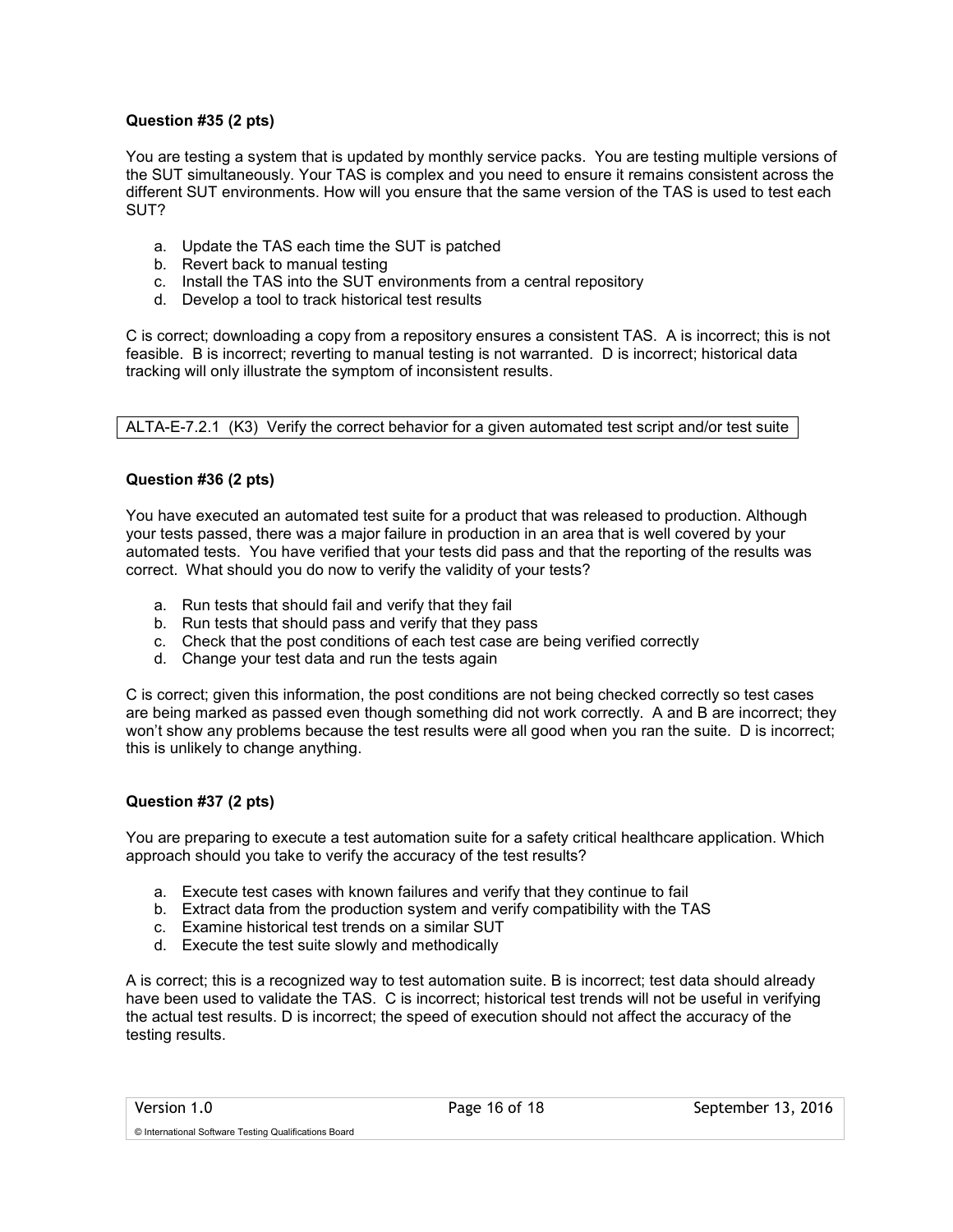ALTA-E-8.1.1 (K4) Analyze the technical aspects of a deployed test automation solution and provide recommendations for improvement

#### **Question #38 (3 pts)**

You have been reviewing the test cases in your TAS and have discovered that there is a wide variety of methods the TAEs have used to handle system errors. How should you handle this?

- a. Establish an error recovery process in the TAS and ensure all test cases are using that process
- b. Create a library of recovery processes so there is better reuse between the different scripts
- c. Move to a keyword-driven approach and make recovery one of the keywords
- d. Provide better wait time handling in the scripts to avoid system errors

A is correct; per the syllabus this is a best-practice. B and C are incorrect; these are still going to be duplicating processes, potentially. D is incorrect; there is no indication that the problem is due to better wait time.

#### **Question #39 (3 pts)**

Up until now you have provided automated testing for a stable SUT. Because of changing business demands, the SUT will be updated to include several new features and plug-ins that communicate via APIs. In what way should you update the TAS?

- a. Improve TAS recovery to make it more fault-tolerant when API calls fail
- b. Update the documentation for the TAS including its support for APIs
- c. Improve the logging to capture the anticipated increase in defects due to API failures
- d. Modify the adaptation layer in the TAA to enable the TAS to test via the APIs

D is correct; modifying the adaptation layer to enable API testing will allow the TAS to access the plugins. A, B, and C are incorrect; these do not directly enhance the API testing capabilities of the TAS

ALTA-E-8.2.1 (K4) Analyze the automated testware, including test environment components, tools and supporting function libraries, in order to understand where consolidation and updates should be made following a given set of test environment or SUT changes

#### **Question #40 (3 pts)**

You have been conducting a quality review for your TAS. You have discovered that it has not been updated for three years. The TAS functions properly and provides good coverage of the SUT; however, you want to ensure that it is working as efficiently as possible. What step should you consider in order to increase efficiency of the TAS?

- a. Ensure consistent naming standards for new automation code
- b. Make changes to the TAS in rapid succession to keep pace with leading edge practices
- c. Ensure the latest libraries are incorporated into the TAS
- d. Enlist a third party vendor to evaluate the current TAS

C is correct; using the latest DLLs tends to improve efficiency and effectiveness. A is incorrect; while this is a good practice, new automation code is not being written. B is incorrect; speed of change to the